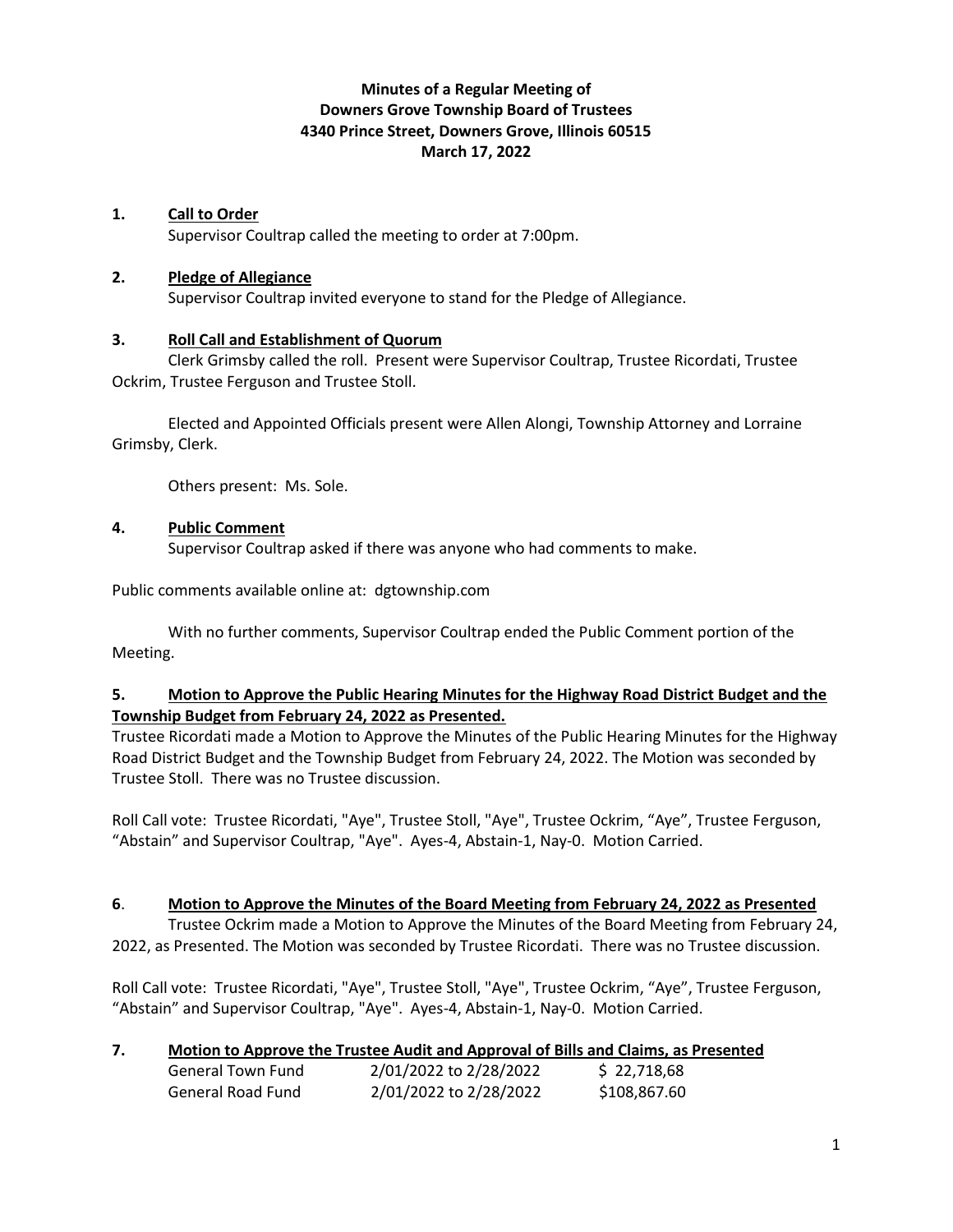Trustee Ferguson made a Motion to Approve the Trustee Audit and Approval of Bills and Claims, as Presented. The Motion was seconded by Trustee Stoll. There was no Trustee discussion.

Roll Call vote: Trustee Ricordati, "Aye", Trustee Stoll, "Aye" Trustee Ockrim "Aye", Trustee Ferguson, "Aye" and Supervisor Coultrap, "Aye". Ayes-5, Nay-0. Motion Carried.

### **8. Motion to Approve Annual Town Meeting Agenda scheduled for April 12, 2022 as Presented.**

Trustee Ferguson made a Motion to Approve the Annual Town Meeting Agenda scheduled for April 12, 2022 as presented. The Motion was seconded by Trustee Ricordati.

Roll Call vote: Trustee Ricordati, "Aye", Trustee Stoll, "Aye" Trustee Ockrim "Aye", Trustee Ferguson, "Aye" and Supervisor Coultrap, "Aye". Ayes-5, Nay-0. Motion Carried.

### **9. Motion to Approve Contract with Ashyana Banquet for Annual Town Meeting.**

Trustee Ferguson made a Motion to Approve the Contract with Ashyana Banquet for Annual Town Meeting on April 12, 2022. The Motion was seconded by Trustee Stoll.

Roll Call vote: Trustee Ricordati, "Aye", Trustee Stoll, "Aye" Trustee Ockrim "Aye", Trustee Ferguson, "Aye" and Supervisor Coultrap, "Aye". Ayes-5, Nay-0. Motion Carried.

### **10. Motion to Approve Lisa Rasin, Linda Rush, Susan Sinderson and Bruce Wright to the Senior Advisory Committee (SAC).**

Trustee Ockrim made a Motion to Approve Lisa Rasin, Linda Rush, Susan Sinderson and Bruce Wright to the Senior Advisory Committee (SAC). The Motion was seconded by Trustee Ricordati.

Supervisor Coultrap stated that each person will be a good addition to the Committee. Brief resumes were distributed to Board members.

Roll Call vote: Trustee Ricordati, "Aye", Trustee Stoll, "Aye" Trustee Ockrim "Aye", Trustee Ferguson, "Aye" and Supervisor Coultrap, "Aye". Ayes-5, Nay-0. Motion Carried.

## **11. Supervisor's Report**

Supervisor Coultrap reported on the upcoming events:

- The Secretary of State Mobile Unit hosted by State Senator John Curran is coming to Downers Grove Township on Tuesday, April 5, 2022, 10 AM – 2 PM.
- Downers Grove Township will be hosting a Shredding Event on Saturday, May 14, 2022, 9 AM -11 AM.
- On Thursday, March  $17<sup>th</sup>$ , Seniors were provided to a St. Patrick Day Luncheon with Celtic guitar melodies, McNulty Irish Dancers, Fun, Prizes and Games.
- Senior Survival Skills Lunch and Learn will be held on Tuesday, March 22<sup>nd</sup>, 12-2PM, "What do I Keep? How Do I Stay?"
- Arts and Crafts Class, March 21<sup>st</sup>, 2-3:30 PM, People's Resource Center.
- WORD Computer Classes, begins March  $30 -$  May  $4^{th}$ , 1:30 3 PM.

#### **12. Assessor's Report**

No Assessor Report.

#### **13. Highway Commission Report**

In the last month the Highway Department has been working on the following projects: